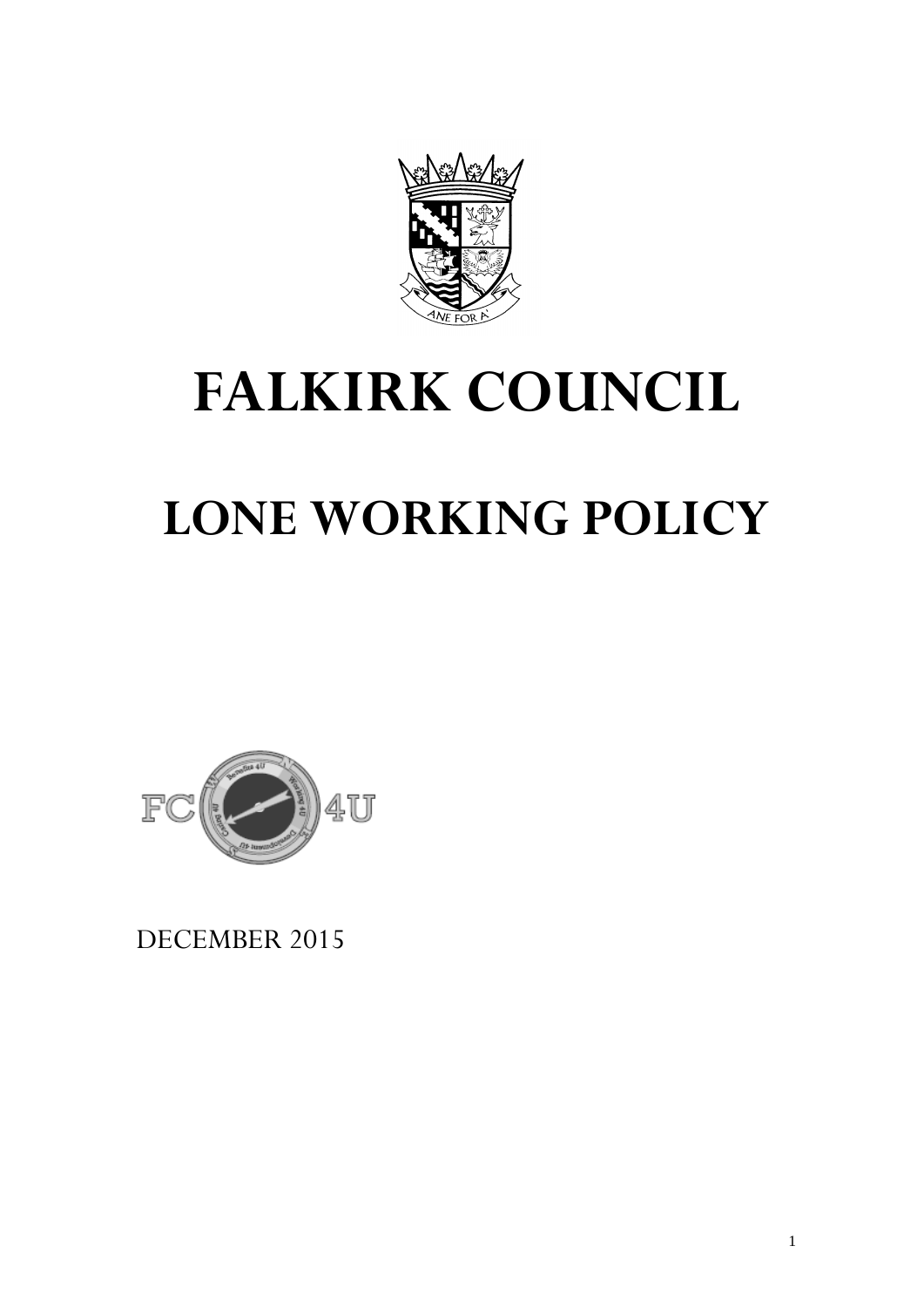## **INDEX**

|                   | <b>SECTION</b>                          | <b>PAGE</b>             |
|-------------------|-----------------------------------------|-------------------------|
| 1.                | <b>INTRODUCTION</b>                     | 3                       |
| 2.                | POLICY STATEMENT                        | 3                       |
| 3.                | <b>SCOPE</b>                            | 3                       |
| 4.                | <b>DEFINITION</b>                       | 3                       |
| 5.                | <b>MANAGING THE RISKS</b>               | $\overline{\mathbf{4}}$ |
| 6.                | <b>SUPPORT FOR EMPLOYEES</b>            | 5                       |
| 7.                | <b>ROLES &amp; RESPONSIBILITIES</b>     | 6                       |
| 8.                | <b>MONITORING &amp; REVIEW</b>          | 8                       |
| <b>APPENDIX 1</b> | Personal Safety - Issues to be aware of | 9                       |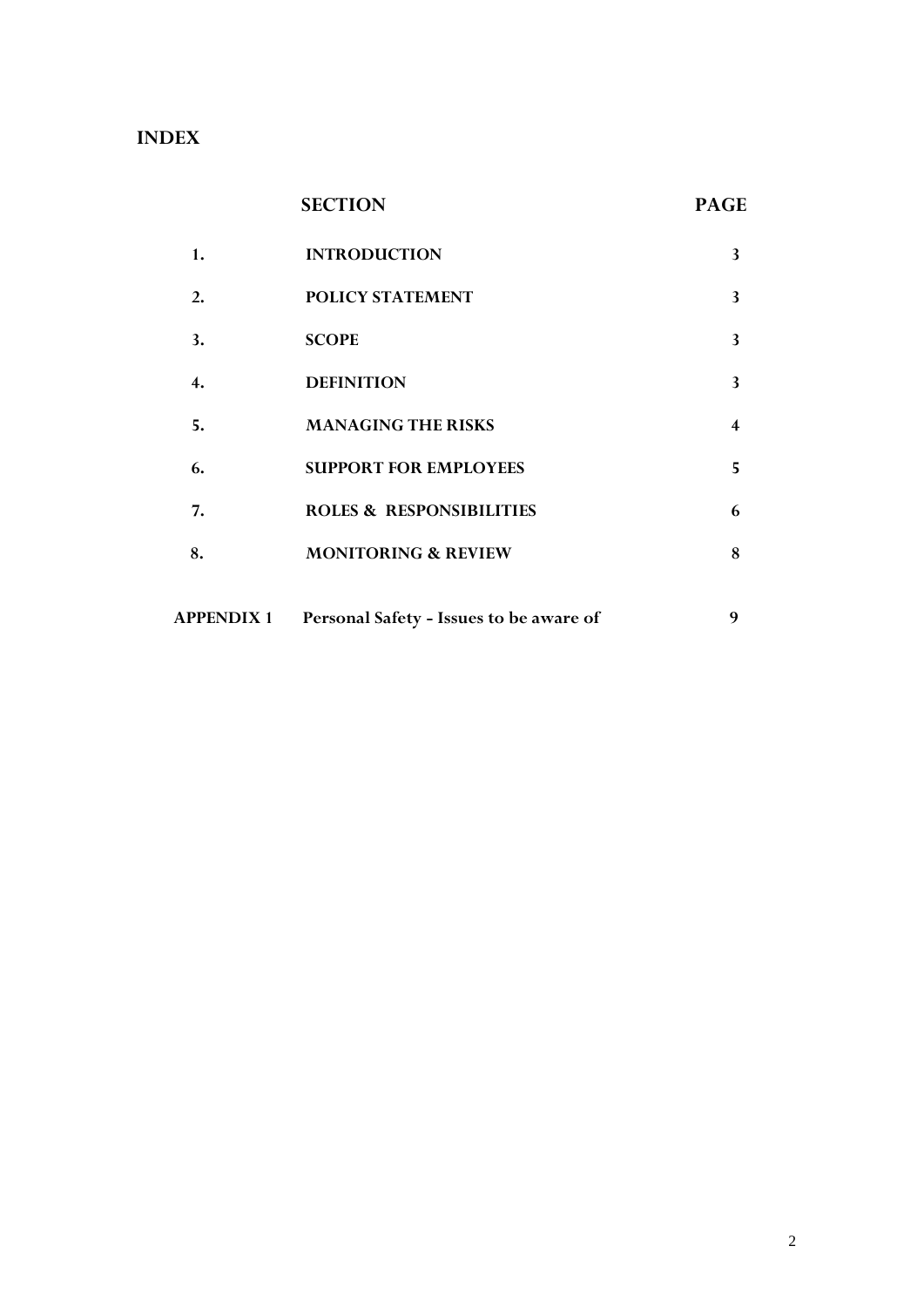## **1. INTRODUCTION**

The Health & Safety at Work etc Act 1974 requires employers to, so far as is reasonably practicable, ensure the health and safety of their employees whilst at work. In addition, the Management of Health & Safety at Work Regulations 1999 requires employers to carry out risk assessments to identify potential risks and take necessary measures to remove or reduce and control risk.

Falkirk Council employees deliver a wide range of services in a variety of working environments and situations. For some employees there is a requirement to work alone or to work sufficiently remote from other employees to constitute being regarded as working alone. Working alone may pose an additional risk to the safety of employees. This may be outside normal office hours and may also involve accompanying a service user in public places or working within client homes. On occasion, employees may also work from their own home. Other examples of Lone Workers are listed below:

- One person working alone in an office;
- Mobile workers working away from their base such as Personal Carers, Estates Officers, Building Maintenance employees, Grounds Maintenance employees and Cleaners;
- Persons on call such as key holders or employees on call-out/stand-by.

## **2. POLICY STATEMENT**

Falkirk Council aims to provide a safe and healthy working environment for all employees and service users and will take all reasonable steps to protect them including ensuring that best practices are employed to minimise risks. Falkirk Council will ensure that Services risk assess all activities that involve lone working and that adequate management systems are applied to control risks associated with lone working. The Council will ensure that these management systems are regularly monitored and reviewed. All practical steps will be taken to identify any additional risks associated with lone working and these will either be removed or reduced to as low a level as possible.

## **3. SCOPE**

This Policy applies to all employees of Falkirk Council and complements other relevant policies such as the Corporate Health, Safety & Care Policy, Risk Management by Risk Assessment Policy, Accident/Incident Reporting Policy, Policy & Procedure for the Management of Violence & Unacceptable Actions and Policy & Procedure for the Management of Stress and Mental Wellbeing.

## **4. DEFINITION**

For the purposes of this policy, the definition of a Lone Worker is: *"Those who are required to work by themselves, or out of close contact with colleagues, without close or direct supervision".*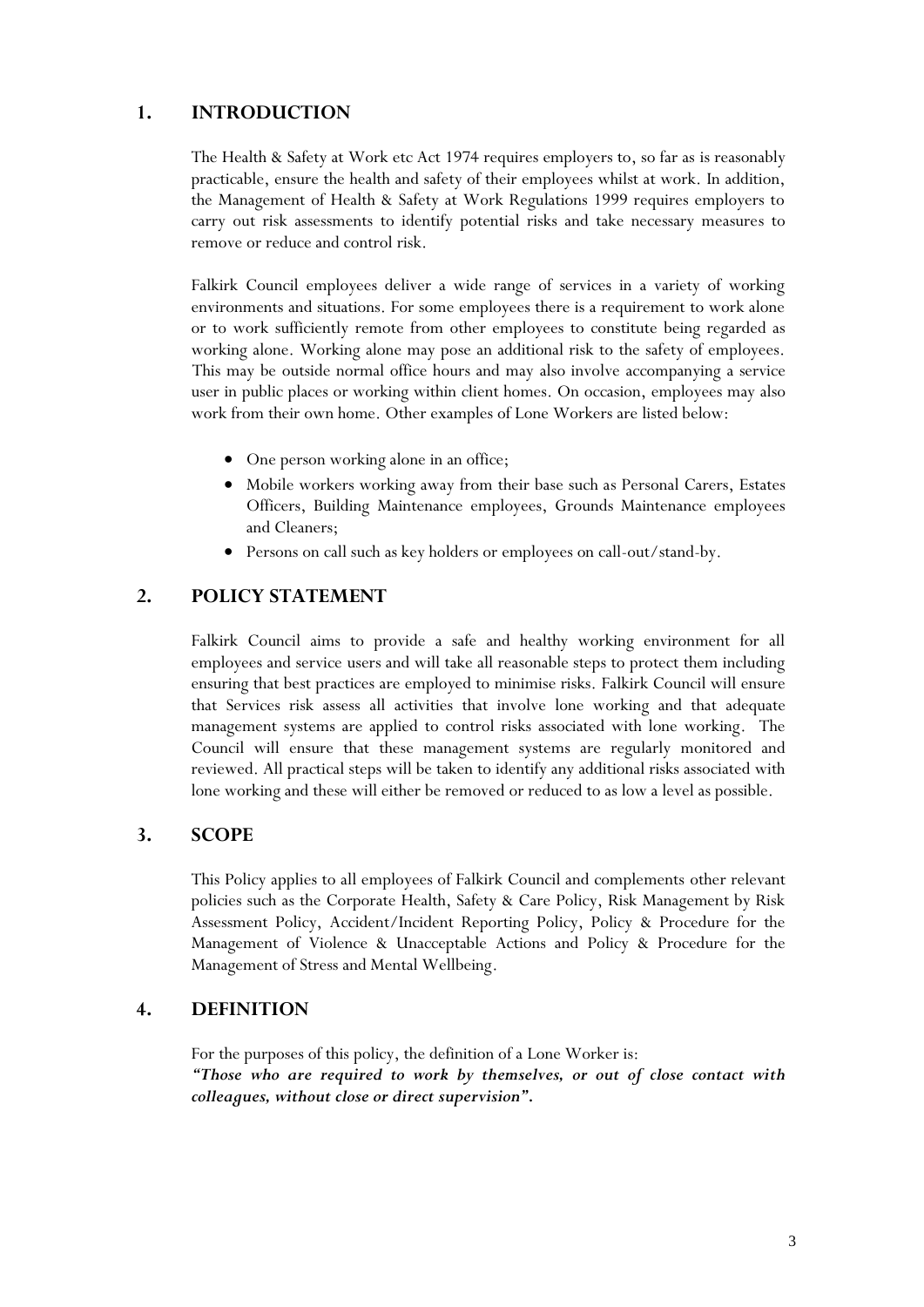## **5. MANAGING THE RISKS**

#### **Risk Assessment**

Some service users may be aggressive, vulnerable and/or under the influence of drugs or alcohol when an employee deals with them; consequently communication with such service users can be challenging. This means the risks to Council employees require to be managed at a level appropriate to the increased risk presented in these environments. Further information on these issues can be obtained from the Council's Policy & Procedure for the Management of Violence and Unacceptable Actions at Work.

In accordance with the Policy & Procedures for Risk Management by Risk Assessment, Line Managers must ensure Risk Assessments are undertaken on all lone working activities and, where necessary, for individual lone workers. These will include identification of the actions to be taken which will minimise any risks. Any situation that could result in what could be considered to be an emergency should be identified and covered by both risk assessment and emergency procedures. All areas of work should be considered in the support provided to employees who work alone, and must be appropriate to the risk to employees.

Examples of Generic Risk Assessment on Lone Working can be found on the Council's intranet site, the "Underground" at the Employee Area/ Health, Safety & Care/ Policies, Strategies & Guidance/ Risk Assessment/ Generic Risk Assessment Examples/ Lone Working.

#### **Sharing Information**

Prior to undertaking visits/dealing with service users, employees should have access to any available relevant information about the service user which may have an impact on the employee's safety or the nature of the service being delivered. This should include information about any previous violent and/or unacceptable behaviour in order that a reasoned judgement of any potential risk they may be exposed to can be made. Services should therefore have an information sharing protocol in place with relevant partner agencies and other Services that is controlled by managers to ensure that employees are not placed at risk, particularly those who work alone.

#### **Emergency Procedures/Control Mechanisms**

Services must have an Emergency Procedure to protect employees who are lone workers. These procedures, to be used in the event of an emergency, will ensure that all employees know how and who to contact to request urgent assistance if required. The procedure should include actions for a line manager to take if an employee has not returned back to their workplace by an agreed time, and also to cover situations involving out of hour's work. As part of the procedures, where, as a result of Risk Assessment, it is identified that an employee is at risk as a result of lone working, the Manager must identify control measures and/or alternative ways of delivering the service, which reduce the risk to the employee to an acceptable level. Typical controls may include the following:

- Provision of specialised training e.g. coping with violence and aggression;
- Use of destination boards/tracking systems, including procedures to manage employees who do not report back to base;
- Use of Mobile phones/GPS mobile phones/two way radio systems;
- Two person visits/buddy systems;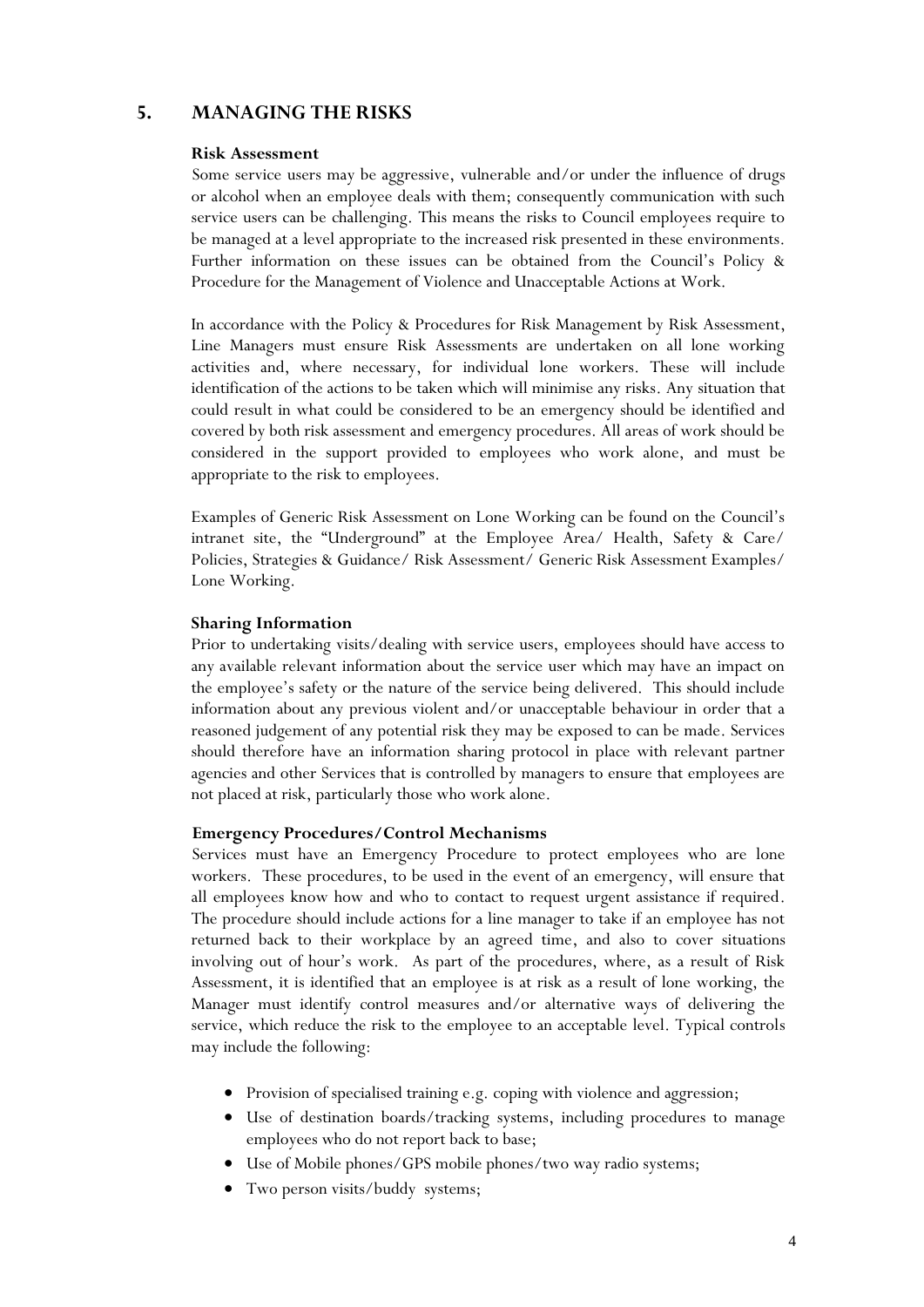- Office based interviews for clients who may present a threat to employees, including development of suitable risk assessments to control hazards should an interview escalate;
- Implementation of a Red Flag procedure to identify Service user's who may present a threat to employees (refer to the Council's Policy & Procedure for the Management of Violence & Unacceptable Actions);
- Issue of Personal Protective Equipment (PPE) if appropriate, e.g. panic alarms, affray alarm/GPS Phone and enforcing the use of the equipment issued;
- Review of travel arrangements for employees when adverse weather is forecast and consideration of suspension of lone working in the event of a change in weather warning;
- Suspension of the lone working where risks are deemed unacceptable and/or rescheduling activities where necessary;
- Procedures to keep in contact with employees working from home.

Regular test exercises and training must be carried out to ensure procedures are effective.

## **6. SUPPORT FOR EMPLOYEES**

#### **Incident Debriefing & Reporting**

Employees should be encouraged to report all incidents where they feel insulted, abused, uncomfortable or threatened. It should be stressed to all employees that the reporting of incidents will not be taken to imply a failure by the employee concerned, other employees or any other person responsible for the management of the premises concerned. Threats and verbal/written abuse should be given the same priority as physical violence as this often is the end result following a pattern of escalating behavior.

In the event of an incident occurring involving violence or unacceptable behaviour towards an employee who has been lone working, the employee should report the incident to their line manager in accordance with the Service's procedure. The line manager must then de-brief the employee within 24 - 48 hours, or as soon as is possible, and complete an Accident/Incident Reporting Form HR14.

The purpose of debriefing is to provide an employee with immediate support and to obtain an initial assessment of the situation. The line manager will require to:

- Provide assistance with accessing any medical treatment if required;
- Involve appropriate emergency services, if necessary e.g. ambulance or police;
- Defuse the situation; employees will need to talk through their experience. It is important to create a supportive and positive atmosphere where acknowledgement of the situation is encouraged;
- Establish if the employee was properly briefed/prepared for undertaking their duties prior to the incident occurring and followed proper procedures;
- Develop an action plan to prevent future incidents occurring in liaison with the employee which should include a review of duties/working practices if required.

The line manager must fully investigate all violent incidents, making recommendations and taking action to reduce/remove any risk. Violent incidents are also subject to the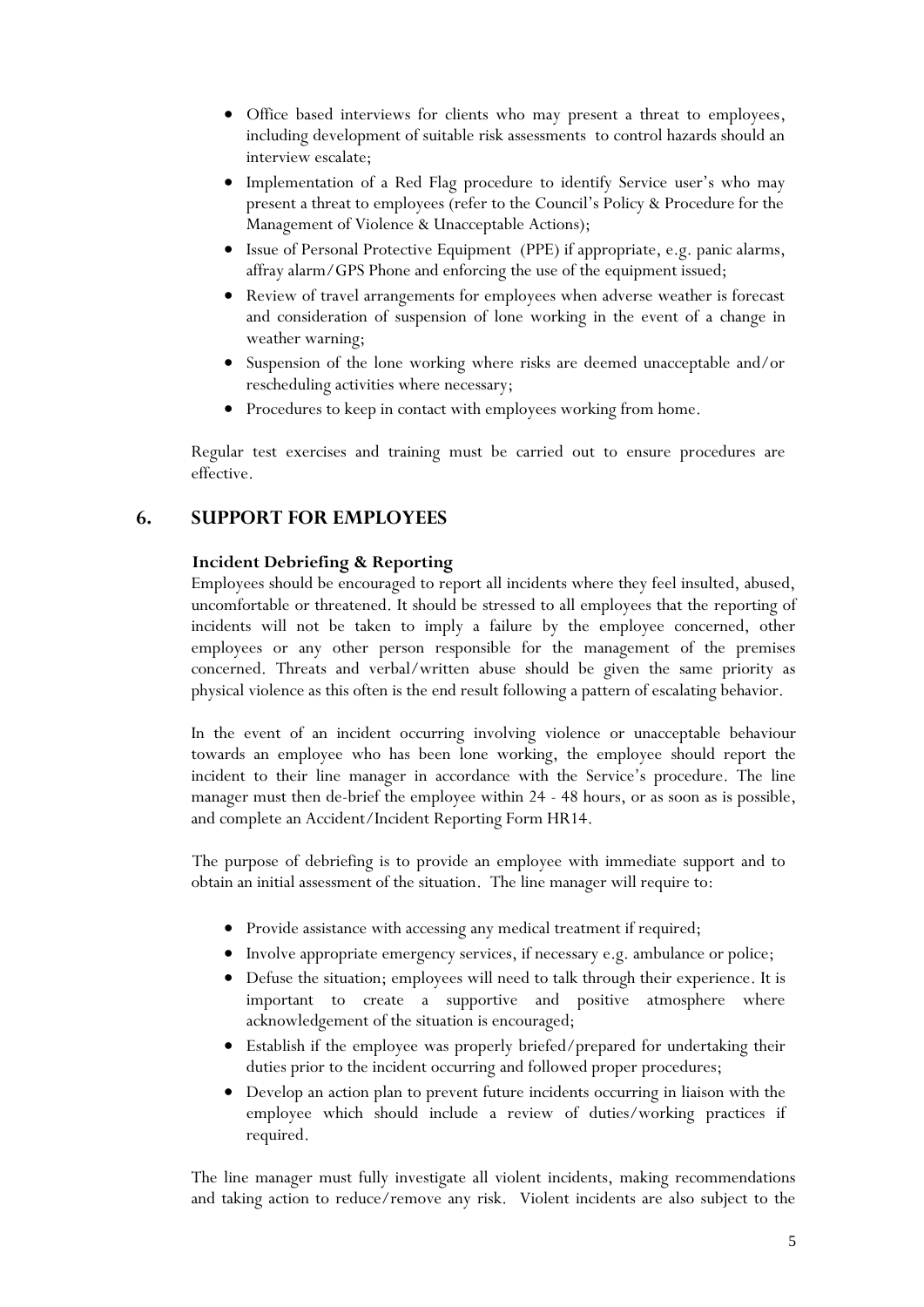reporting requirements of the Health and Safety Executive, as defined in the Reporting of Injuries, Diseases and Dangerous Occurrences Regulations 2015 (RIDDOR).

Further information on RIDDOR and related matters is contained within the Accident/Incident Reporting Policy and also within the Council's policy for the Management of Violence & Unacceptable Actions. Advice is also available from the Service HR Adviser and/or from the Corporate Health, Safety & Care Team.

Employees will be afforded time off with pay to attend any appointments in relation to support following incidents of violence, e.g. doctors/occupational health appointments.

#### **Training**

The Council offers a training course on coping with violence and aggression which is delivered in liaison with Forth Valley NHS and covers aspects of lone working. This course can be run for individual Services and tailored to meet the specific working environment of the Service. Further information can be obtained by contacting the Organisational Development Team.

A guidance note on Personal Safety has been developed for employees and is attached as Appendix 1. Further information and advice on personal safety and lone working systems can be obtained from the Suzy Lamplugh Trust via the internet at: www.Suzylamplugh.org.

## **7. ROLES & RESPONSIBILITIES**

#### **Chief Executive**

The Chief Executive is responsible for the effective operation of the Policy across the Council as a whole and for ensuring the development of effective management procedures to implement the Policy within Services. The Chief Executive is also responsible for ensuring that adequate resources are available to implement appropriate procedures, train key personnel and ensure appropriate protective measures are taken as identified in the Policy.

#### **Director Responsible for Health, Safety & Care**

The Director responsible for health, safety & care is responsible for supporting the Chief Executive in the implementation of the duties required by this policy and guidance, which includes ensuring the provision of support in the development and implementation of risk management strategies in all Services to reduce and/or control risk associated with lone working.

## **Service Directors, Heads of Service, Head Teachers and Service Unit Managers**

Service Directors, Heads of Service, Head Teachers and Service Unit Managers are responsible for, so far as is reasonably practicable, assisting the Chief Executive in the execution of her duties in regard to risk management by risk assessment by ensuring the requirements of the policy and guidance are adhered to. Service Directors, Heads of Service, Head Teachers and Service Unit Managers must:

 Ensure Lone Working Risk assessments are developed and effectively implemented, monitored and reviewed within their service area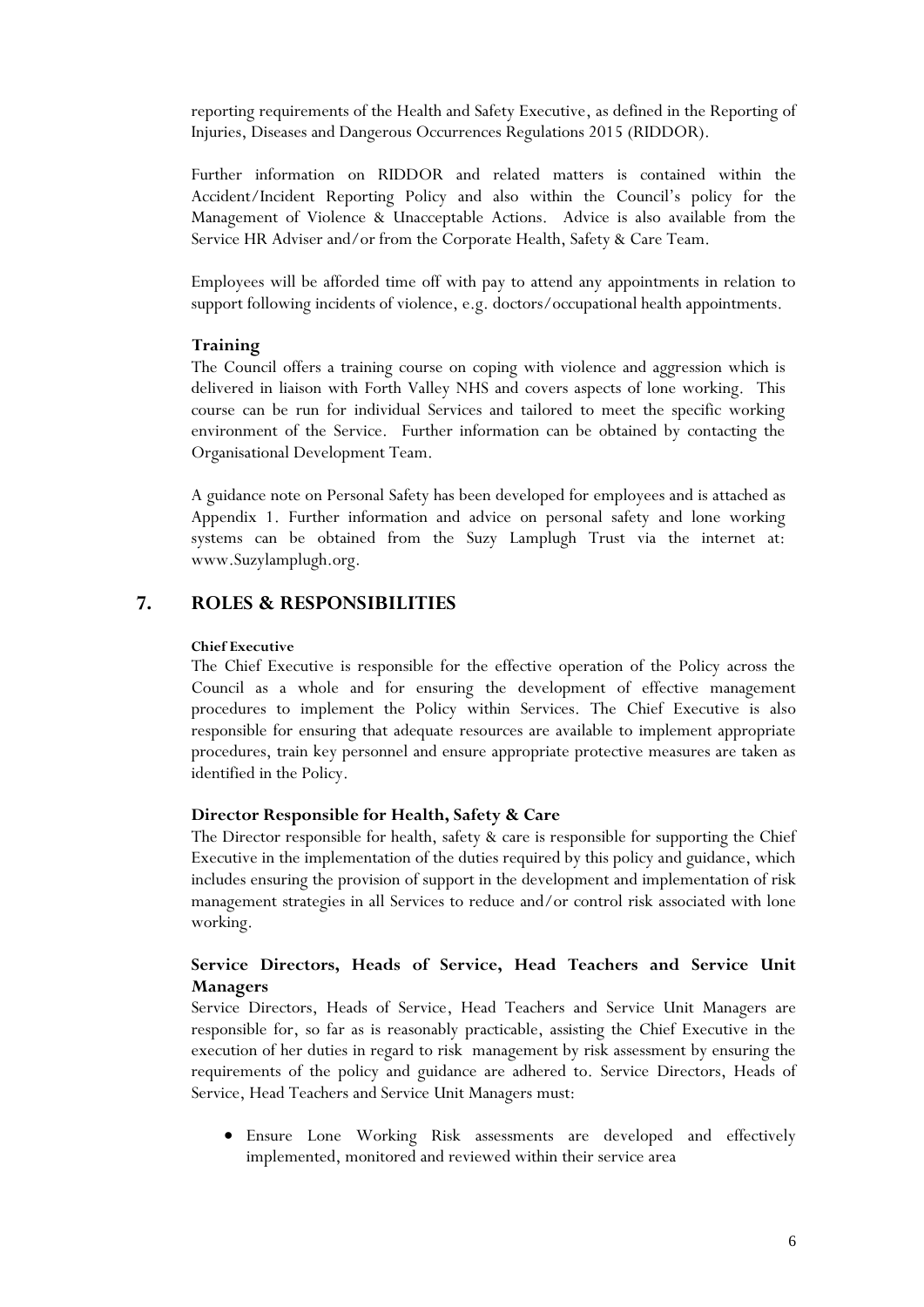- Ensure time is made available to employees responsible for undertaking risk assessments to fulfill these tasks and that all employees where relevant are made aware of and understand these Lone Working risk assessments;
- Ensure relevant training is provided to all employees to enable them to carry out their Lone Working duties in a competent manner;
- Where the risk assessment identifies an unacceptable level of risk, alternatives to lone working must be identified and implemented;
- Ensure that adequate resources are made available within their Services;
- Determine the management arrangements, within their Service, through which these Lone Working risk assessments will be implemented and communicated;

### **First Line Managers, Team Leaders, Supervisors**

All first line managers/supervisors have responsibility for implementing, monitoring & reviewing Lone Working risk assessments to achieve the aims of this policy and guidance and other relevant Corporate and Service based Health & Safety Policies. So far as is reasonably practicable, these individuals will lead by example within their work environment and are responsible for:

- Identifying Lone Working activities to be risk assessed and completing relevant risk assessment, ensuring employees are involved in the process;
- Communicating the outcomes of Lone Working risk assessment to employees;
- Ensuring that employees adhere to these Lone Working risk assessments and adhere to relevant prescribed standards and legislation, are aware of legislation, both current and impending and providing basic advice to employees on this;
- Ensuring that all new employees undergo appropriate induction training which includes risk management by risk assessment for lone working if relevant to the employee's post;
- Liaising with Service Unit Managers and Human Resources to identify training requirements or on any issues of concern relevant to lone working;
- Provision of support to employees during the debrief process;
- Carry out an investigation of Lone Working incidents to ensure best practice is incorporated in future activities.
- Monitor adverse weather reports for their team, assessing impact on lone workers and ensure that the weather conditions are part of the planning/emergency procedures.

#### Premises Managers

Those employees designated as Premises Managers are also responsible for ensuring that the general safety of employees, volunteers, contractors and visitors is maintained by ensuring that premises risk assessments relating to lone working are undertaken in line with guidance in the Premises Managers' Handbook.

#### Employees

It is vital that all employees of Falkirk Council contribute positively to the successful implementation of lone working risk management strategies. Employees who have a concern about health, safety & care matters have responsibility for alerting their line manager to any situation or concern which requires to be resolved. Employees will be expected to: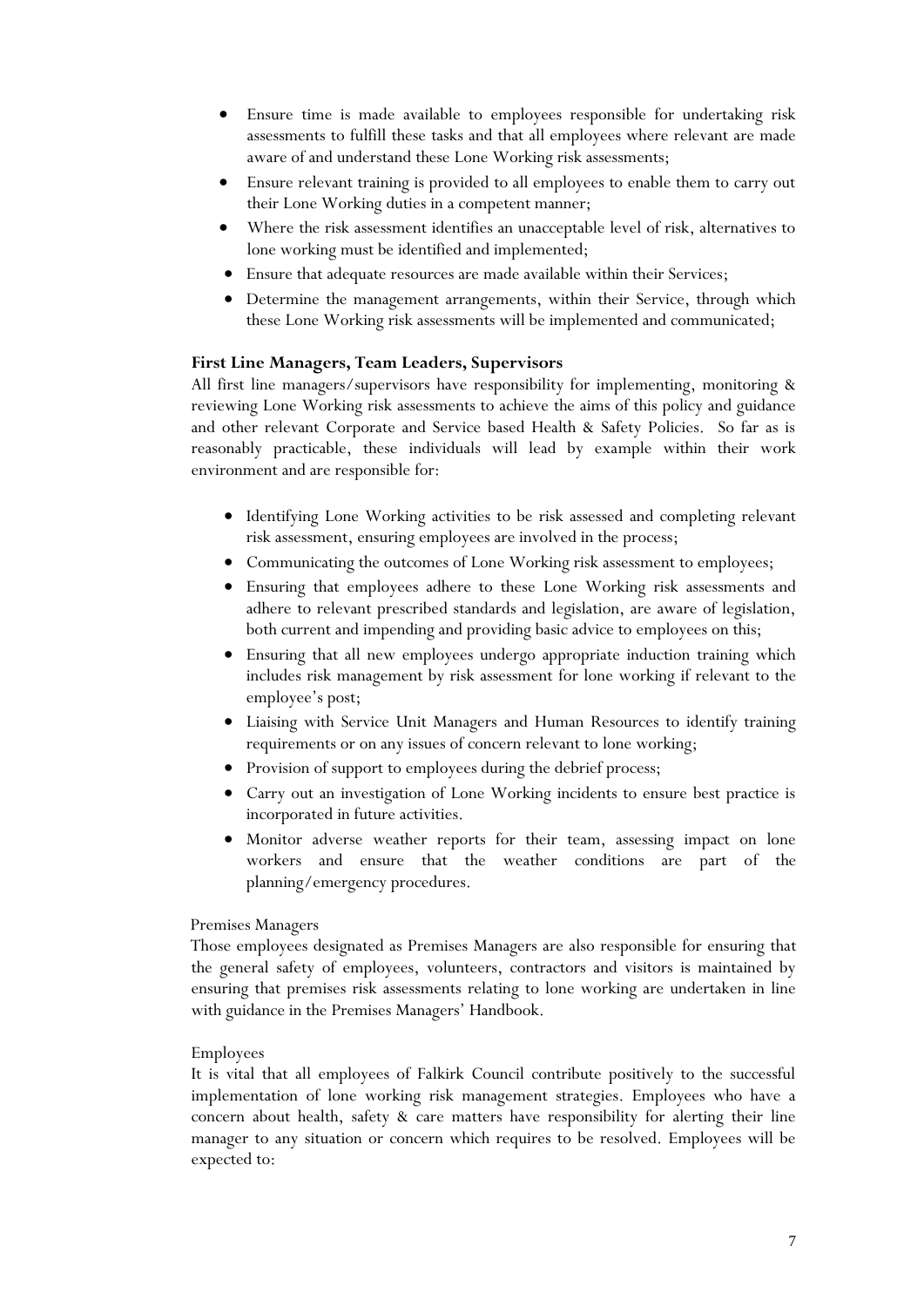- Safeguard their health and safety, and that of others by operating to risk assessments safe systems of work in accordance with Falkirk Council Corporate and Service based Lone Working, risk assessment strategies and policies;
- Prior to visits, check details of location and persons to meet in order to determine if there were any previous incidents/risk;
- Alert line managers to unsafe practices, conditions or incidents of concern about lone working, including unsafe travelling conditions ;
- Seek advice and clarification from Line Managers when unsure of any health and safety requirement relevant to their working environment;
- Attend/take part in relevant consultations and training on lone working as instructed by their manager;
- Use any P.P.E. issued to them as instructed by their line manager.

### **Human Resources & Business Transformation**

Human Resources, specifically the Health, Safety & Care Team, have a responsibility for providing advice and administering the Council's Health, Safety & Care procedures and for supporting Services in implementing these.

## **8. MONITORING & REVIEW**

The Head of Human Resources & Business Transformation will review this policy as per the agreed Human Resources Policy Review timetable in conjunction with Service Directors/ Chief Officers and Trade Unions taking into consideration legislative amendments and best practice advice.